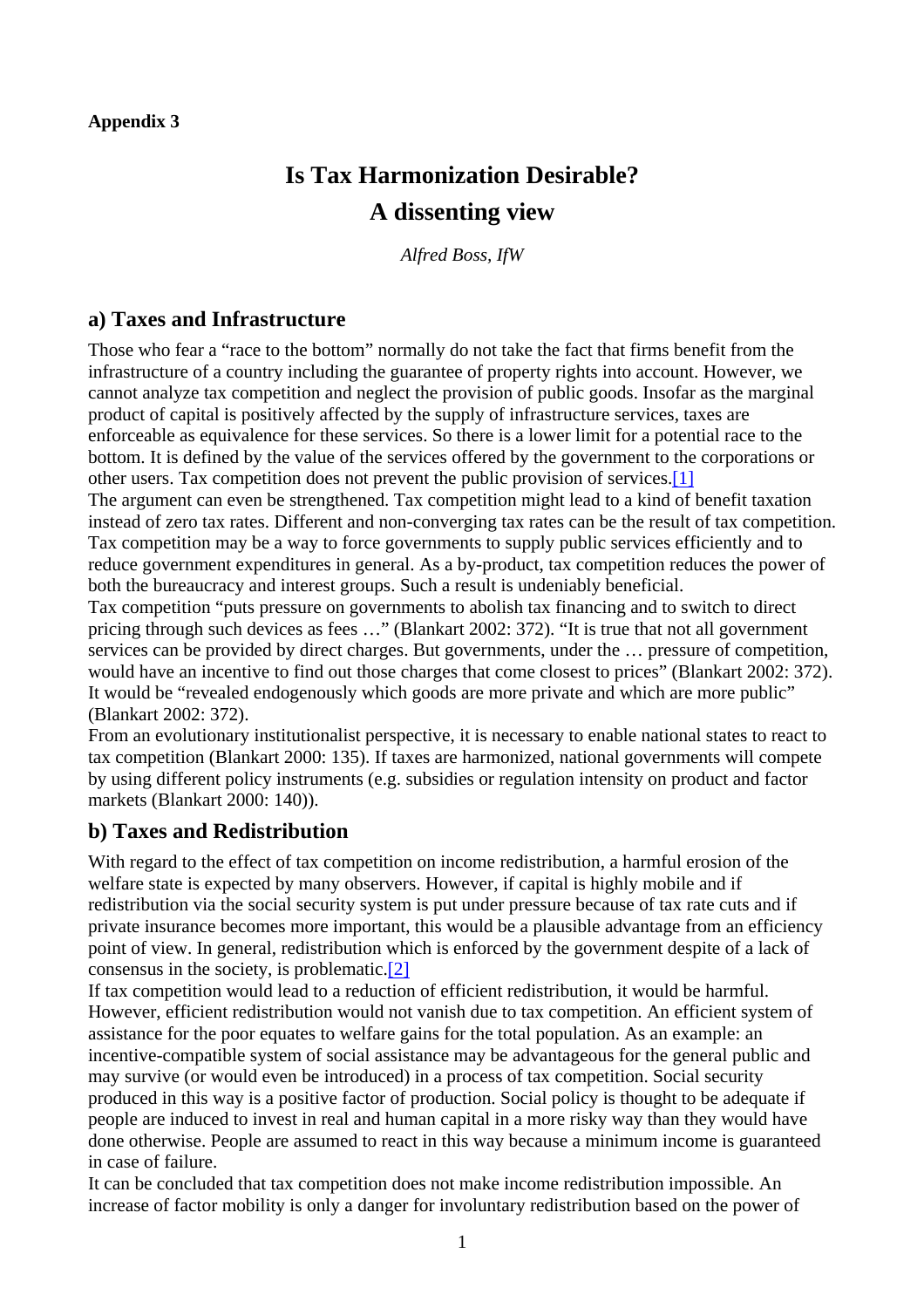simple majorities. Redistribution based on a consensus (or a qualified majority) is not excluded in a process of tax competition. Altruism and redistribution resulting thereof are not excluded as well. However, redistribution which is only in the interest of the favored groups are endangered by tax competition.

### **c) Competition as a Means of Discovering Better Policy**

As for the institutional aspects of tax competition, it should not be forgotten that information is created and spread about by the trial and error process of competition among policies. Governments may learn from the policy failures and successes of other governments. Competition might turn out to be an instrument of discovering better solutions for economic policy problems. All one needs to assume to advocate policy competition is that governments are not omniscient. This is also true for tax competition. The assumption that governments are not omniscient is sufficient to opt for tax competition over tax harmonization (Sinn, S. 1990). It is not necessary to assume that a government necessarily Leviathan.<sup>[3]</sup>

# **d) Do We Need a Common Tax Base?**

Tax base harmonization is seen to lead to less distortions in the allocation of resources (especially capital), to less impediments for the cross-border transactions of firms, to lower compliance costs, to more security in the application of the tax legislation and to a closer connection between national governments' services and national taxes.

The reasoning seems to be convincing. However, any harmonization measure with respect to the tax bases is probably a first step towards harmonizing the tax rates. Moreover, it is by no means uncontroversial that taxing capital income is a good idea from an efficiency as well as from a redistribution point of view.

A common tax base might be a good idea if there were a curb on the propensity of politicians to make bad decisions. Specifically, any universal definition of taxable income should be predicated on the ability of companies to opt out of the system. In effect, the simplicity of a harmonized tax base must be matched with the liberalizing power of tax competition.

# **e) Advantages of Tax Competition**

Tax competition and different tax rates are not only not harmful, they are advantageous (Vaubel 2001: 58–59). The optimal level of tax upon which government revenues depend is itself dependant upon the optimal level of expenditure which may well differ from country to country. The adequate ratio between tax revenues and revenues from borrowing depends from the level of public investment which—again—is not the same for every country. Given that the amount of tax revenues the optimal structure of tax revenues depends on factors such as "tax mentality" etc. Assuming an identical structure as to the kinds of taxes the structure of the tax rates depends on the specific supply and demand conditions on the relevant markets. This is a basic message of the literature on optimal taxation theory.

All in all, different ways of taxing people do not amount to a distortion. They reflect different preferences and different endowments of resources. The tax system is one of the many factors which determines the comparative advantage of a country. It is essentially a factor similar to wages or infrastructure. Distortions are not created by different taxes but by tax harmonization.

### **f) Special Aspects**

Recently, the tax treatment of Marks & Spencer, a British multinational in the food and textiles sector, gained public interest. Britain allows firms to offset losses of subsidiaries in Britain, but not losses of subsidiaries abroad, against corporate profits. Marks & Spencer wants to be allowed to offset losses of its French, Belgian and German subsidiaries against its profits at other outlets. If the European Court of Justice would decide in favour of Marks & Spencer, tax competition would be weakened and national tax autonomy would suffer. In addition, there would be further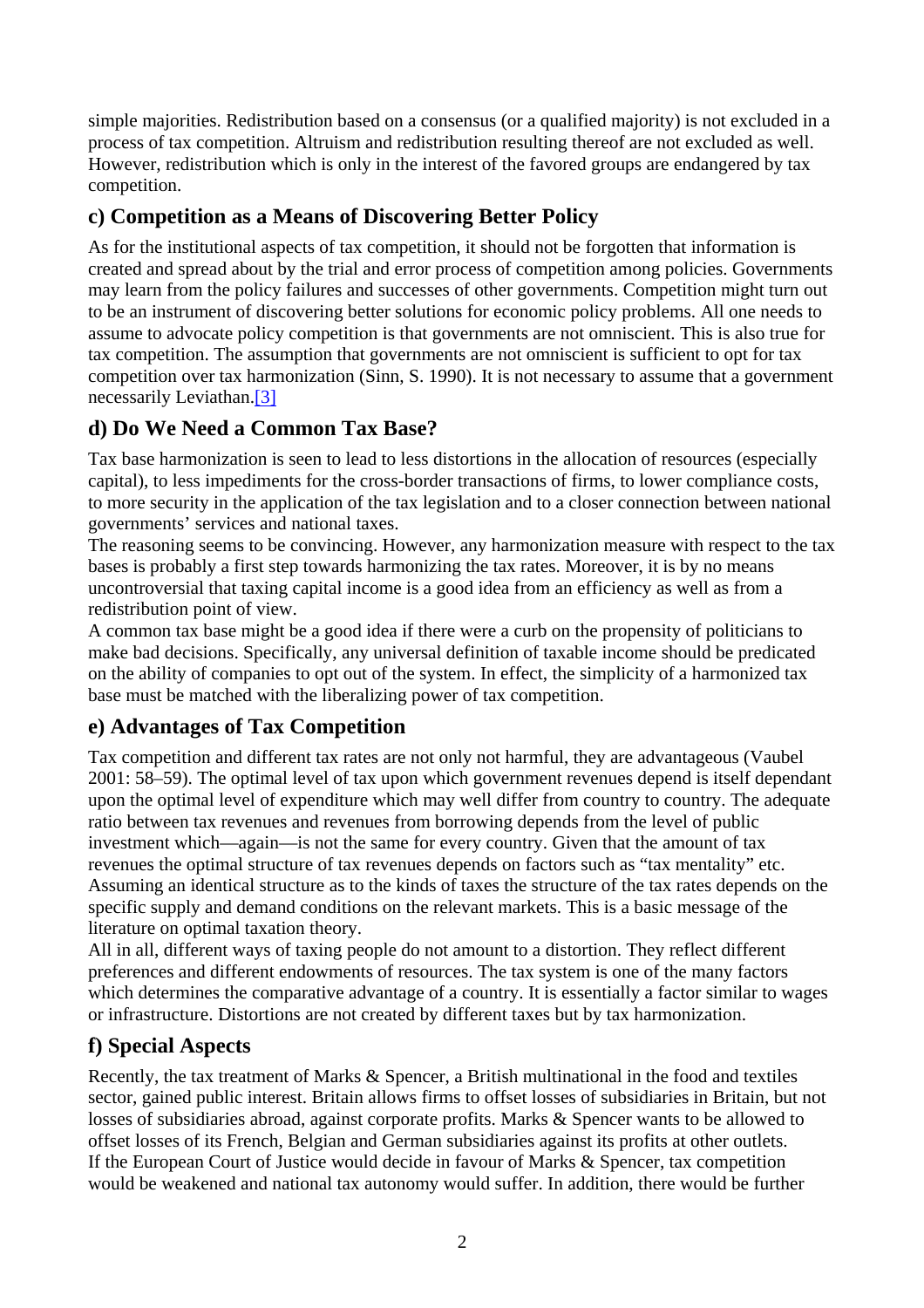knock on implications. Using the Court's potential argument it is possible to forbid tax rate differences between EU countries or wage differentials in the EU member countries.

### **g) Some Remarks on the Debate on the Tax Policy of the EU Accession Countries**

Government expenditures in the EU are high in relation to nominal GDP. Many observers believe that government expenditures in the old EU countries are too high and should be reduced in order to foster economic growth. Tax competition is an important instrument for achieving this aim. Pressure on the accession countries to raise their tax rates would be counterproductive. A catch-up process in the new EU countries is desirable according to most observers. Low tax rates can be an important instrument for catching-up. Thus it would not be helpful to force the new countries to raise their tax rates.

This conclusion remains valid if the EU transfers to these countries are taken into account. EU subsidies e.g. for agriculture have to be assessed independently from tax policy measures and from the accession of new countries. This cannot be done here. But it should be mentioned that the EU subsidies for the new EU countries would be the lower the faster the new countries are growing. The introduction of minimum tax rates in the new EU countries would mean that these countries take over elements of the bad tax systems of countries like Germany. This would be disadvantageous for the EU as a whole and it would be detrimental for the new countries.

### **h) References**

Boss, A. (2005). Tax Competition and Tax Revenues. Kiel Working Papers 1256. Institut für Weltwirtschaft, Kiel.

Blankart, C.B. (2000). Taxes and Choice: Two Views on the Regulation of Tax Competition. In: K.-E. Schenk, D. Schmidtchen, M.E. Streit und V.J. Vanberg (Hrsg.), Globalisierung und Weltwirtschaft. Tübingen: Mohr.

Blankart, C.B. (2002). A Public Choice View of Tax Competition. Public Finance Review 30 (5): 366–276.

Sinn, H.-W. (1995). The Selection Principle and Market-Failure in Systems Compe-tition. Journal of Public Economics 66 (2): 247–274.

Sinn, S. (1990). Comment on Assaf Razin and Efraim Sadka, "Capital Market Integra-tion: Issues of International Taxation". In: H. Siebert (ed.), Reforming Capital Income Taxation. Tübingen: Mohr Siebeck.

Vaubel, R. (1996). Reforming the Welfare State in Western Europe. In: H. Giersch (ed.), Fighting Europe's Unemployment in the 1990s. Berlin: Springer.

Vaubel, R. (2001). Europa-Chauvinismus: der Hochmut der Institutionen. München: Universitas.

[1] The assessment of tax competition becomes more complicated if the quantities of capital and public infrastructure have not to be used in a fixed ratio in the production process. If using the

"infrastruc-ture" of a country causes costs and is characterized by some rivalry in consump-tion the argument has to be refined (cf. Sinn, H.-W. 1997). This case is not considered here. However, it can be doubted that this case (of increasing returns to scale) is important in the real world (Blankart 2000: 133). In addition, there would be no case for tax har-monization (Boss 2003; Gern et al 2004: 102–104). Any potential inefficiency would only be an intermediate result of tax competition. Governments would have an incentive to react in order to restore efficiency. However, competition is necessary as a precondition for such a reaction (Blankart 2000: 133–134).

[2] "Redistribution is desirable if it is voluntary—either in the form of private charity or by way of government transfers based on a general consensus. As economists, we know that giving may be in the interest of the giver and that, owing to externalities or economies of scale, collective giving may be more efficient than individual giving. As long as collective giving is voluntary, it is a Pareto improvement" (Vaubel 1996: 159). "By contrast, if redistribution … is imposed by the state even